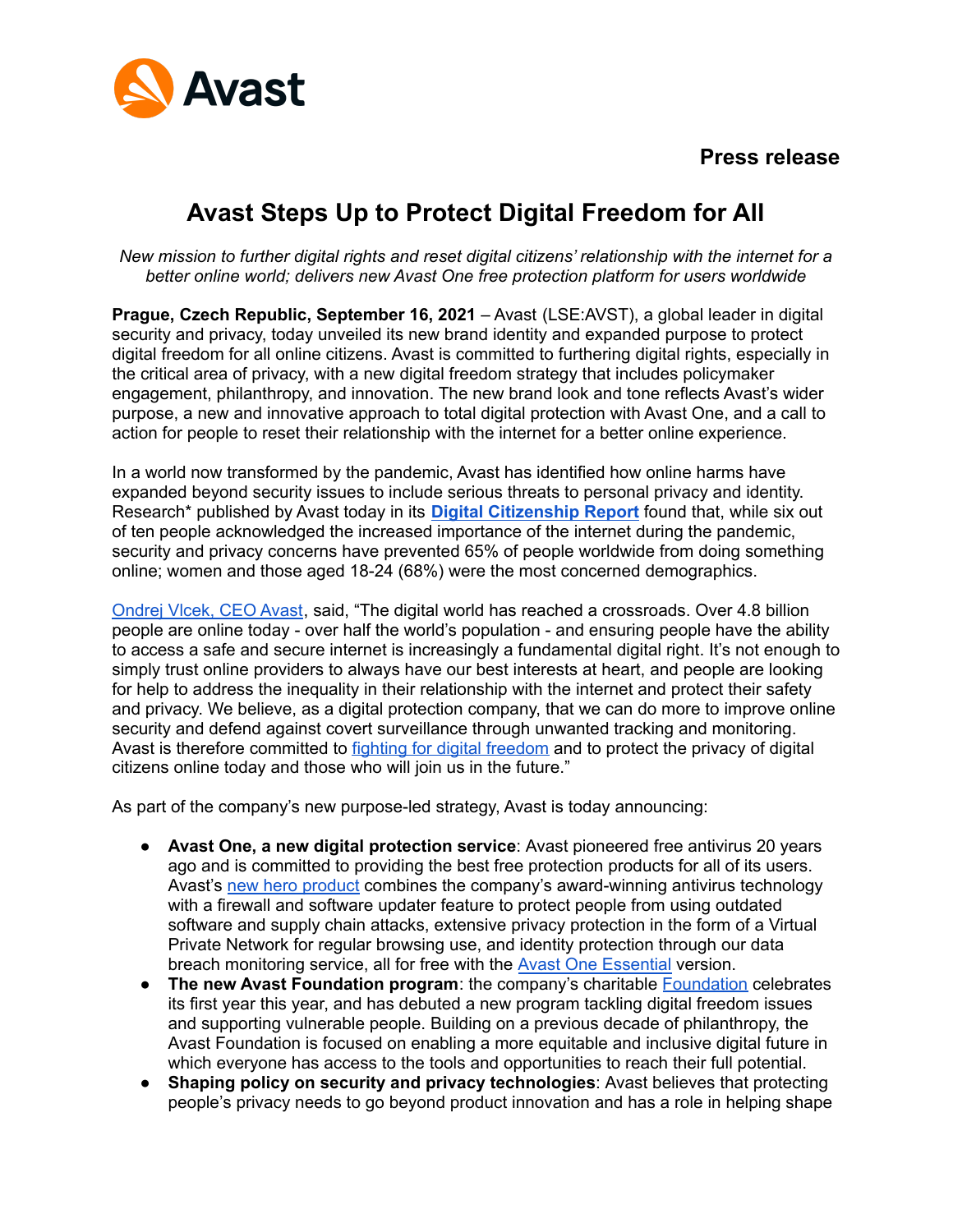

policy on technology adoption and use. Avast advocates for digital freedom with political stakeholders worldwide by serving as a resource. Avast is proactively engaging on critical topics such as online surveillance, privacy, AI and encryption technologies to educate and ensure people-first policy-making.

#### **Digital Citizens are waking up to concerning internet issues**

The Avast Digital Citizenship Report reveals that for 34% of people globally, the internet has made the pandemic more bearable by enabling social contact, new experiences, access to important services, and inspiration. Globally, 40% used the internet to keep in touch with loved ones, with 22% saying they used video calling for the very first time in their lives. For 27% of internet users worldwide, the internet empowered them to experience and learn new things.

However, the report also shows that people enjoy the internet, yet do have [concerns](https://blog.avast.com/report-online-behavior-post-pandemic-avast) about their safety and privacy. The majority of digital users (83%) say the protection of their data is very important to them, however, less than half (43%) say they have strong trust in data protection laws.

Uncertainty about security and privacy can also inhibit people online, with many deciding against certain online activities, for example, 36% chose not to register for certain online accounts requiring personal details, 20% decided against online banking, and 30% refrained from using public Wi-Fi.

## **Avast One: next-level protection for today's digital life**

Avast One provides digital citizens with a single solution to online security, privacy, identity and performance issues, keeping people and their data safe and their devices running smoothly. With built-in personalization capabilities, Avast One adjusts to people's and their family members' individual needs.

With the free Avast One Essential offering, users get [protection](https://www.avast.com/en-us/free-antivirus-download) from cyber threats such as ransomware, spyware and phishing attacks; security from malicious incoming connections via its firewall; and a generous VPN allowance of 5GB per week, which is highly competitive. Given the reasonable concerns, people have about public Wi-Fi, using a virtual private network (VPN) can help users keep their personal information safe while connected.

The paid Avast One Individual and Avast One Family products include additional features, including protection from Address Resolution Protocol (ARP) spoofing, DNS hijacking, and webcam spy attacks. It also offers data breach monitoring to allow people and their families to see if the passwords of their online accounts have been exposed and provides them with unlimited VPN services. Avast One users can also improve their PC performance strongly with a Disk Cleaner that allows them to find and clean redundant junk files to keep their device clean.

[Avast](https://www.avast.com/en-us/avast-one) One is available from today in the United States, Canada, United Kingdom, and Australia and will roll out to non-English speaking markets soon.

*\*Avast survey regarding global digital citizenship trends among 16,147 online users in 17 countries around the world conducted by YouGov and Forsa. Avast commissioned the survey to the research institution YouGov who ran the survey from June 15th to June 27th in Argentina, Australia, Brazil, Czech Republic, France, India, Japan, Mexico, New Zealand, Russia, Slovakia, Spain, United Kingdom and the United States, and to the research institution Forsa in Austria, Germany and Switzerland (German-speaking population only). The survey was run as a representative survey among over 1,000 people in each region, apart from Austria and Switzerland, where Forsa surveyed over 500*